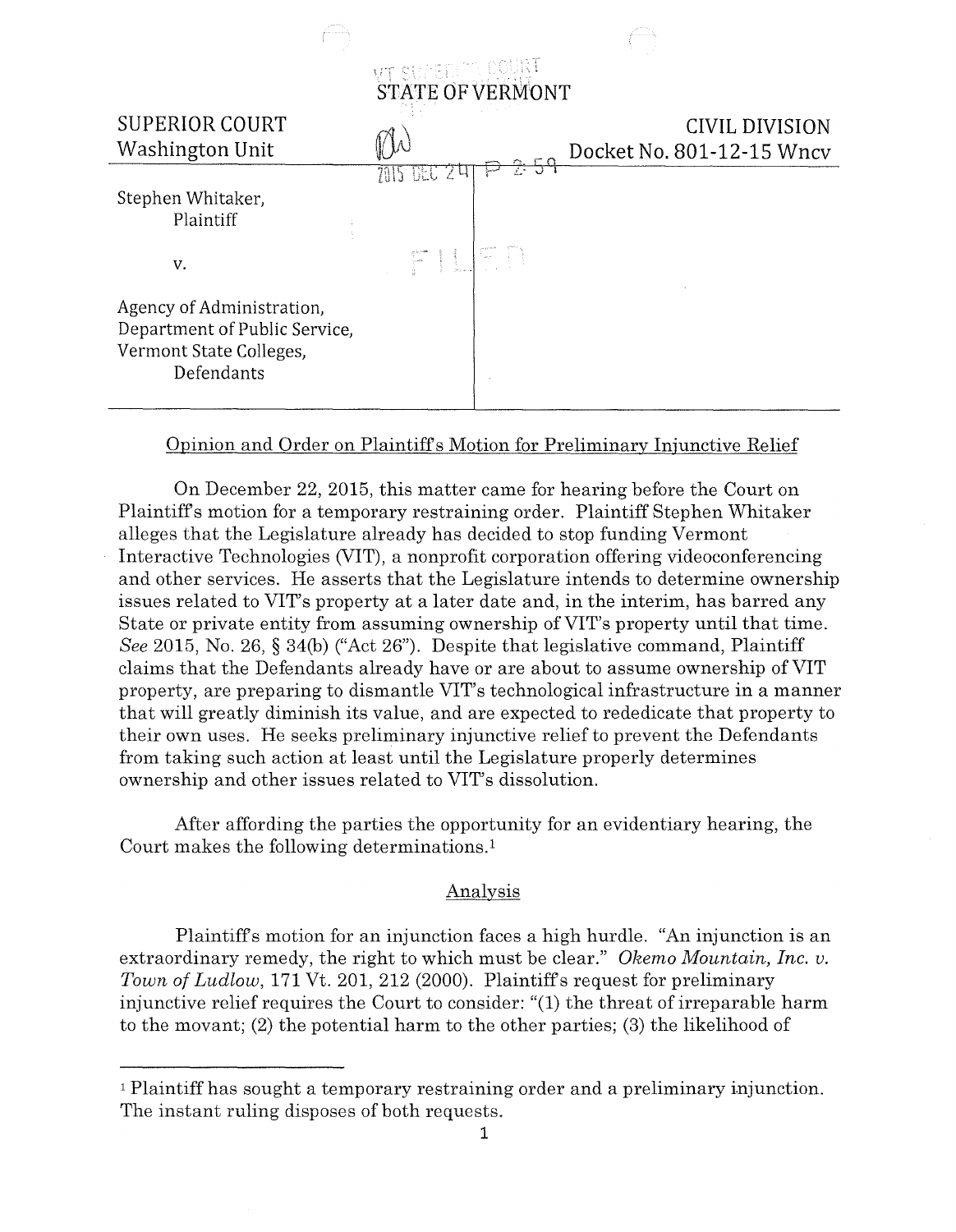success on the merits; and (4) the public interest." *In re J.G.,* 160 Vt. 250, 255 n.2 (1993). To establish irreparable harm, a party "must show that there is a continuing harm which cannot be adequately redressed by final relief on the merits and for which money damages cannot provide adequate compensation." *Kamerling v. Massanari,* 295 F.3d 206, 214 (2d Cir. 2002) (internal quotations omitted). In addition, the purported irreparable harm "must be shown to be actual and imminent, not remote or speculative." *Id.* 

For the following reasons, Plaintiff has failed to establish that he has a clear right to an injunction.

Mr. Whitaker has not shown a likelihood of success on any of his legal claims. Most importantly, Mr. Whitaker's standing in this case is highly questionable. He has asserted a political interest as a "known advocate" in the dissolution of VIT, as a member of non-profit groups that benefit from VIT services, and as someone who has used VIT services to participate in public hearings and meetings. But, he has not clearly asserted any property or other enforceable legal rights of his own that are at stake. The generalized injuries of which he complains do not appear to distinguish him from any other member of the public to the extent that they might allow him to claim standing. *See Parker v. Town of Milton*, 169 Vt. 74, 78 (1998) (For standing purposes, "[t]he injury must be an 'invasion of a legally protected interest,' not a generalized harm to the public." (citation omitted)). The fact that Plaintiff claims that these assets should be considered held in a public trust does not alter the standing analysis. *Id.* Nor can the Court conclude from the language of Act 26 that the Legislature intended to allow individual citizens the authority to enforce its provisions. *See Carr v. Peerless Ins. Co.,* 168 Vt. 465, 474 (1998); *Cart v. Ash,* 422 U.S. 66, 78 (1975).2

In addition, Plaintiffs principal contention is that the Defendants are "assuming ownership" ofVIT's equipment in violation of Act 26. The Defendants' evidence persuasively showed otherwise. Defendants' testimony established that the 2015 Legislature had not initially chosen to fund VIT at all. It then gave VIT some funds to use for purposes of "dissolution." *See* Act 26, § 19. All employees of VIT are employees ofthe Vermont State College System (VSC). Those employees are or have been terminated or reassigned by VSC as of December 18 or 31. VIT is housed at fourteen locations throughout the State. Most of the locations are in VSC

<sup>2</sup> The Court also questions whether it has subject matter jurisdiction in this matter. Suits against the State are typically "barred unless immunity is expressly waived by statute." *Kane v. Lamothe,* 2007 VT 91, ¶ 6, 182 Vt. 241, 244 (internal quotation omitted); see Earle v. State, 2006 VT 92,  $\parallel$  9, 180 Vt. 284, 289 (same); *City of S. Burlington v. Dep't of Carr.,* 171 Vt. 587, 590 (2000) (noting jurisdictional nature of sovereign immunity). As the parties have yet to brief the issue and it is possible that Plaintiff might be permitted to bring his claims against the heads of the named entities named in their official capacities, *see Kozera v. Spirito,* 723 F.2d 1003, 1008 (1st Cir. 1983) (litigant may not name the United States but may sue officials for injunctive relief to police conduct beyond their authority), the Court will not rely on sovereign immunity in this ruling.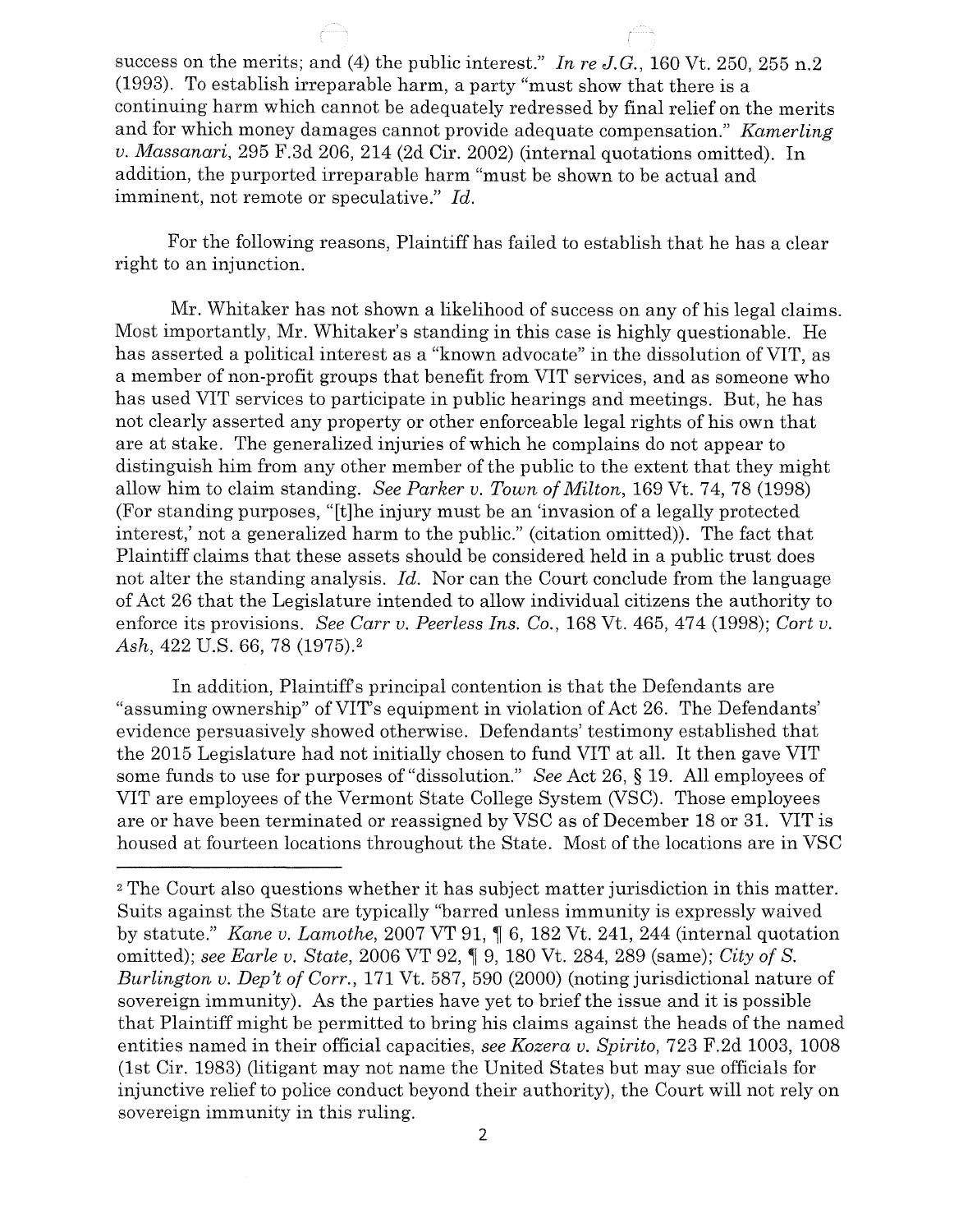facilities. The space where the VIT equipment is housed is leased from the VSC or other entities for the price of \$1.00 per year. For the upcoming year, VSC needs to replace the VIT equipment with new video equipment so that it can conduct some of its classes. Absent preservation action, the VIT equipment would have been left in uncertain settings with little or no oversight, control, or supervision. Indeed, James Porter, Director of Telecommunications and Connectivity with the Department of Public Service, testified that, in similar wind down situations that have occurred in the past, electronic equipment had been damaged because steps were not taken to preserve the property. He also confirmed that no State entity was now taking "ownership" of the VIT equipment.

Given the lack of funding to maintain the VIT equipment, the landlords' desire to regain access to their space, and the need to maintain the VIT equipment in a secure setting, VIT and the State developed a plan to dismantle the property and maintain it in a secure location until the Legislature makes a final determination as to its disposition. Defendants have not disposed of, sold, distributed, or re-tasked the property; nor do they intend to do so without legislative approval. In the Court's view, such conduct is not an assertion of an "ownership" interest by Defendants, it is an exercise of fiduciary responsibility to protect the property at issue.

Plaintiffs individual claims also suffer from other legal deficiencies. In the first count of the Complaint, Mr. Whitaker alleges that the Department of Public Service has a "telecommunications plan," 30 V.S.A. § 202d, that "was created in a manner which is non-compliant with statute," and thus is void. Complaint  $\P$  28. He appears to claim that the plan, along with unspecified violations of Vermont's open meeting and public records laws, which are the subject of a separate lawsuit, may provide a basis for injunctive relief in this case. He does not persuasively establish, however, why anything that he suspects is occurring to VIT property can only be done pursuant to a valid telecommunications plan.

The evidence he offered at hearing was no more compelling. While he claimed that Vermont's 2014 Telecommunications Plan did not go through all of the public comment periods, his testimony was countered by that of Mr. Porter, who asserted that the Plan had been properly adopted. At a minimum, Plaintiffs initial evidence in that regard does not carry sufficient down weight to establish convincingly that the Plan was not properly adopted.

In the second count of the Complaint, Plaintiff claims that actions taken by Defendants in advance of further legislative activity with regard to VIT that reduces the value of VIT property will violate his due process, equal protection, and first amendment rights, and that 29 V.S.A. § 161 or other unspecified procurement laws "must be followed with respect to the handling of VIT assets." Complaint  $\P$  35. He does not persuasively assert a property right in VIT property, so it is unclear how he could have any due process right at stake. His equal protection, first amendment, and procurement law claims are wholly unexplained in the Complaint.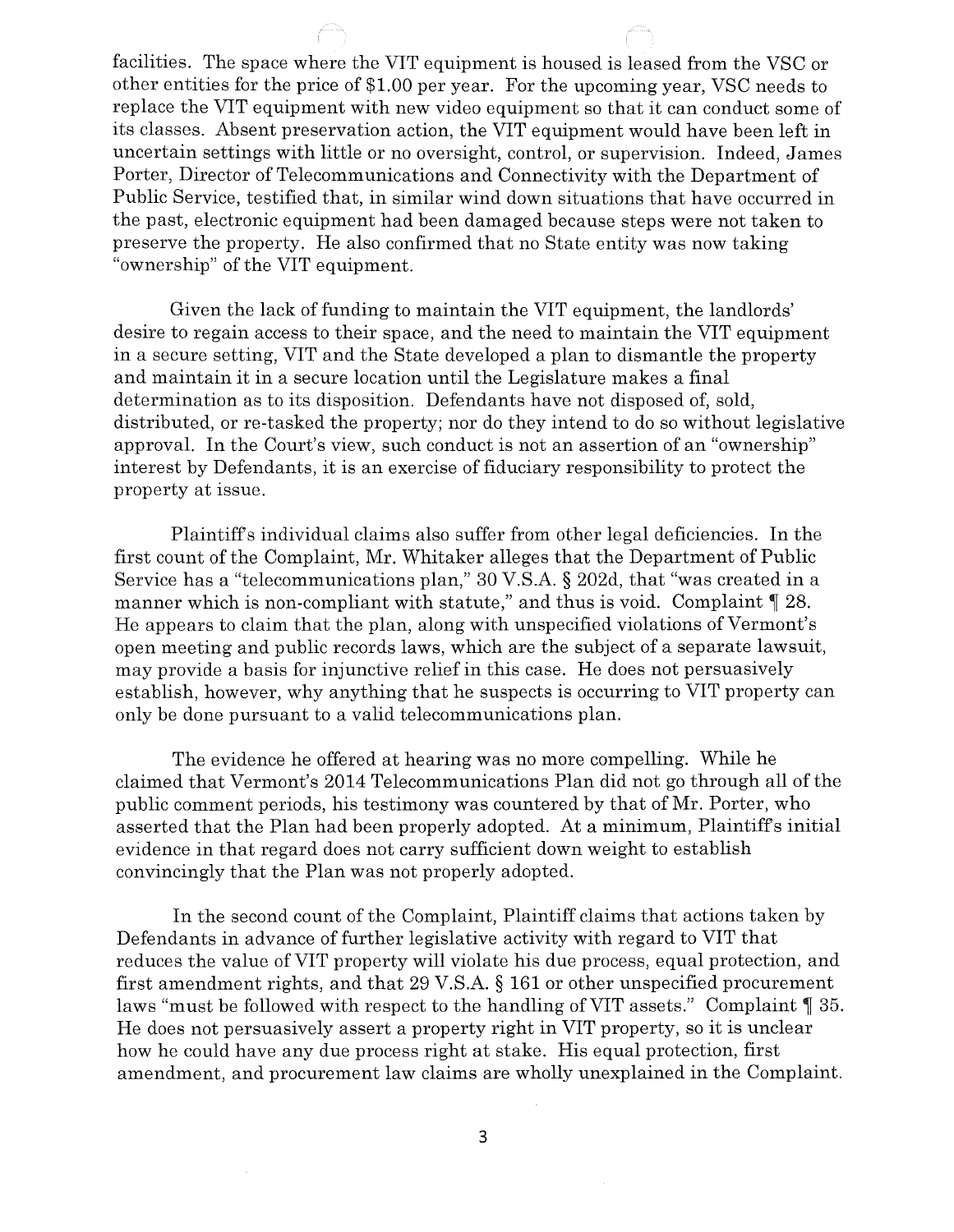At this stage, he has failed to show the Court that he has any likelihood of success as to those claims. 3

Mr. Whitaker has also failed to establish that irreparable harm will occur in the absence of the requested relief. He testified as to his belief that the Defendants were assuming ownership of VIT's equipment, dismantling it, not keeping records as to how the pieces of equipment could be reassembled, and were taking some of the equipment and using it for their own purposes. He also asserted that the dismantling of the equipment would reduce its overall value as a system.

On most of those points, the Defendants offered contrary and convincing evidence. The testimony of Yasmine Ziesler, VSC's Chief Academic and Technology Officer established that VSC and VIT are taking extensive steps to record the configuration of the technology at issue. She testified that photographs of the connections have been taken, that an inventory of the equipment has been created, that electronic files have been preserved, that "everything that can be documented is being documented," and that the equipment is being transported to a climate controlled and secure storage facility. Mr. Porter echoed that testimony and confirmed that the equipment is not being distributed to other state entities. Instead, it is being preserved so that the Legislature can decide how it might be used going forward.

On those findings, the Court cannot conclude that any alleged harm is irreparable. While Plaintiff has asserted that the equipment has more value as an assembled unit, it is equally possible, as Mr. Porter testified, that the equipment could suffer damage if not provided with ongoing oversight and monitoring by VIT staff. And, it's unclear whether the Court could order the VSC to continue to maintain VIT staff without legislative funding, or order various landlords to maintain the VIT operations past the end of the relevant lease periods. In any event, such affirmative relief is well beyond that sought by Plaintiff in his motion and implicates entities that are not part of this action. On the present record, the Court cannot conclude with conviction that the risks associated with the careful documentation and storage of the VIT equipment greatly outweigh the risks of maintaining the property in its present, uncertain and unmonitored environment.

Finally, with regard to the public interest, the evidence presented is, at best, mixed. As a general matter, lawful governmental conduct is "presumed to be in the public interest." *Register.com, Inc. v. Verio, Inc.,* 356 F.3d 393, 424 (2d Cir. 2004).

<sup>3</sup> Plaintiff also appears to allege that VIT, the corporate entity, owns the equipment at issue. If that is the case, VIT presumably is a necessary party to this litigation. Yet, it is not named as a defendant. Mr. Whitaker also does not explain how the Court could order injunctive relief against the State with regard to property owned by a separate entity. Presumably, VIT can act to protect its own interests or assents to the positions taken by the State Defendants. Similarly, if the State owns the property at issue or owns it jointly with VIT, there is no indication that VIT does not assent to the preservation efforts being undertaken.